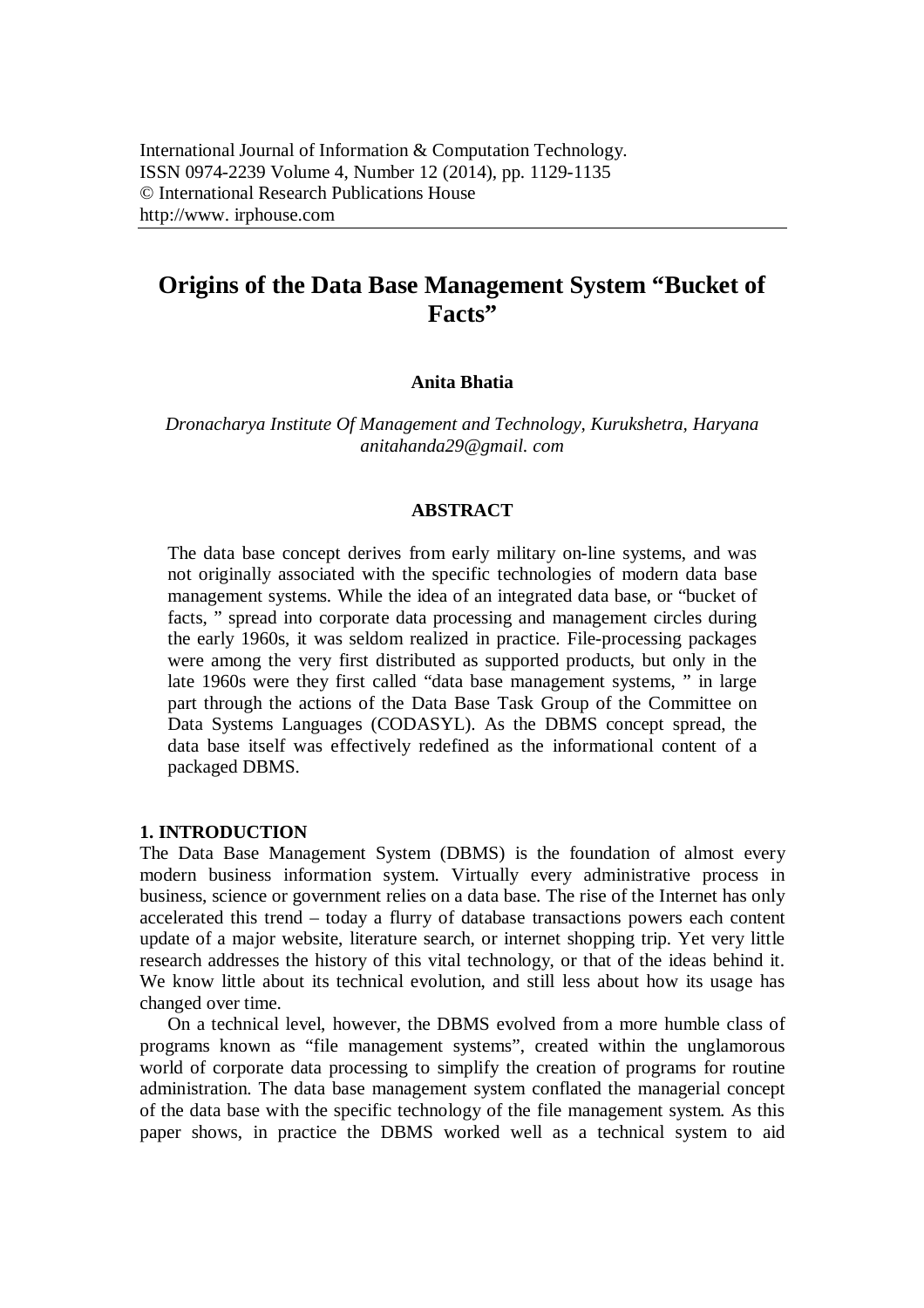application programmers, but disappointed as a managerial panacea. Most early DBMS systems were used primarily for routine applications, were not queried directly by managers, and did not support the integration of all corporate data. In addition, while the corporate data base had originally been conceived as a repository of all important managerial information, actual DBMS technology supported only the kind of highly structured regular records with which earlier file management systems had been adept.

## **2. THE DATA BASE AND THE MANAGEMENT INFORMATION SYSTEM**

During the 1970s, when data base management systems were first promoted to corporate managers, they were sold as the technological means by which all of a company's computerized information could be assimilated into a single integrated pool of data. This idea was not, however, a new one. Indeed, its widespread discussion among experts on the managerial applications of computers dates back to the late 1950s, several years before the term "data base" was used in this context. To understand the initial concept of the data base, and its appeal, we must therefore begin by examining the concept of the Management Information System (MIS).

In March 1960, a senior representative of Arthur D. Little, then the largest and longest established management consulting firm, addressed his colleagues at a conference organized by the American Management Association to discuss new applications of computer technology to the problems of corporate administration [1]. Milton D. Stone was, like many of his fellow speakers, enthusing about the incredible potential of the Management Information System, then a very new and very exciting concept [2]. MIS, a concept unveiled to the managerial public for the first time only a year later, was already well on the way to becoming the single most widely discussed concept in the corporate computing world of the 1960s – promoted relentlessly by consultants, "systems men" (corporate staff specialists in administrative management), computer experts and computer manufacturers. Its advocates suggested that the best use of the computer, the only one to truly exploit its potential, was to build an enormous automated system capable of providing to each and every manager in an entire corporation every last piece of information necessary for the performance of their duties, in a timely fashion. It would reach, as Stone put it, "from board chairman to straw boss", and include sophisticated modelling and forecasting capabilities as well as simple factual reporting[1, page 17].

It was men such as Stone who first introduced managers to the idea of information as a generalized, abstract entity, separate from the forms, reports, files and memos in which it had previously been embodied. Stone recognized that a flexible and complete MIS could only be constructed if a firm's entire mass of paperwork could be computerized and integrated "to produce an interrelated body of useful data, or information. " He suggested that "this body of data, a veritable 'bucket of facts, ' [was] the source into which information seeking ladles of various sizes and shapes are thrust in different locations" [1, page 17]. Others, working with similar ideas, came up with other phrases over the next few years. Another consultant suggested that the office of the future would revolve around a "data hub", defined as "a central source of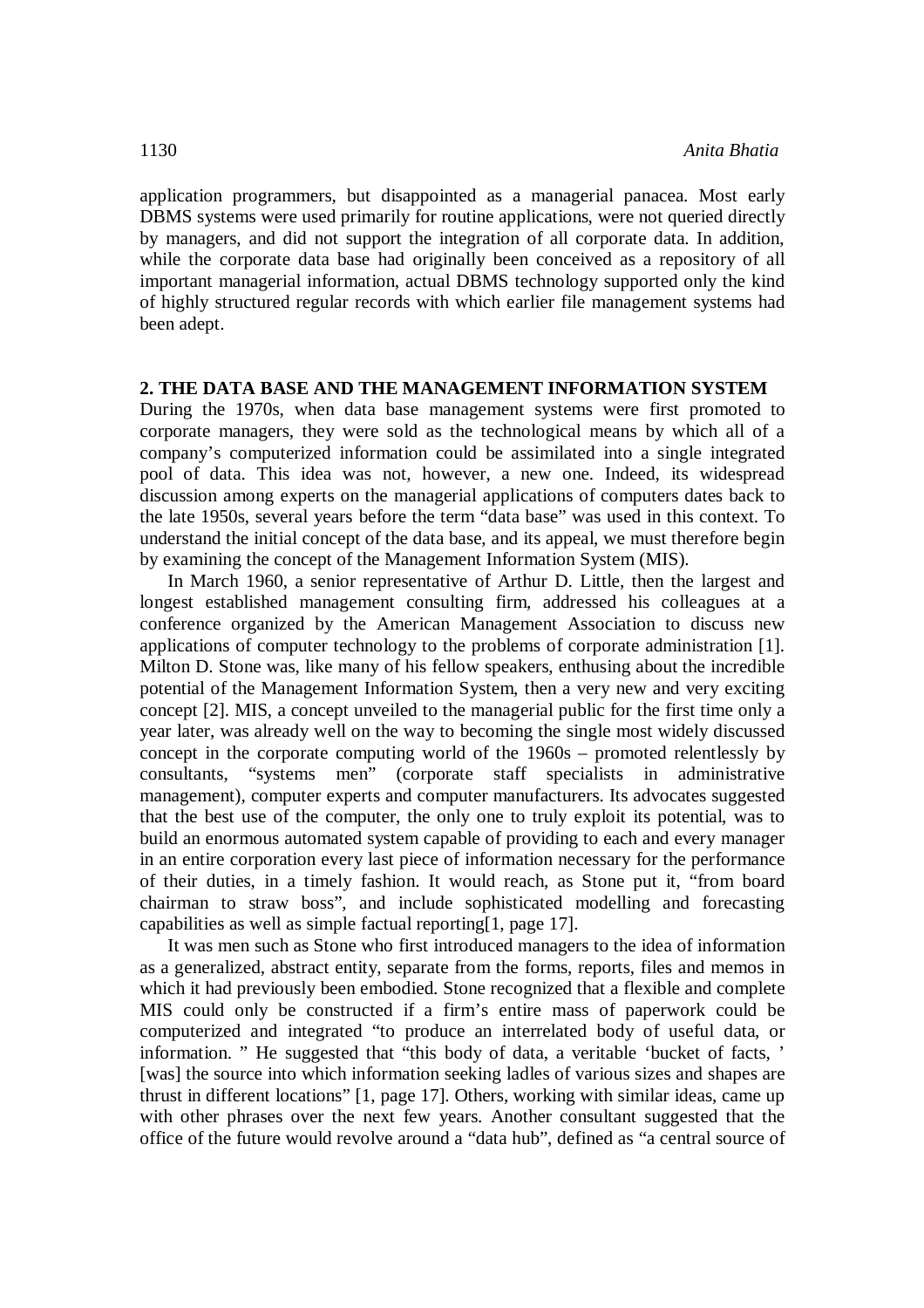information that can serve as an instant inquiry station for executives who need data for decisions. " [3] Representatives of Shell Oil spoke of the need for an "electronic data bank, or pool of information, from which reports of many types can be drawn. " [4, 5].

By the late 1960s, however, "data base" was a common expression in corporate computing circles, largely replacing the hubs, buckets and pools in which data had previously been rhetorically housed. This term was imported from the world of military command and control systems. It originated in or before 1960, probably as part of the famous SAGE anti-aircraftcommand and control network. SAGE [7] [6] was far more complex than any other computer project of the 1950s, and was the first major system to run in "real-time" – responding immediately to requests from its users and to reports from its sensors. As a result, SAGE had to present an up-to-date and consistent representation of the various bombers, fighters and bases to all its users. The System Development Corporation [8], a RAND Corporation group spunoff to develop the software for SAGE, had adopted the term "data base" to describe the shared collection of data on which all these views were based.

SDC actively promoted the data base concept for military and business use. Its interest in general purpose data base systems was part of its attempt to find new markets for its unique expertise in the creation of large, interactive systems. During the late 1950s and early 1960s, SDC held by far the world's largest concentration of programmers with experience in large-scale, real-time systems [9]. It paid particular attention to the fashionable area of "time-sharing" computer systems, in which one computer was used interactively by several people, each free to run whatever programs they required. Because computers were then large and expensive, timesharing promised to make general-purpose, interactive computer use by nonspecialists a commercial reality for the first time. SDC invested heavily in this area [10], and identified "computer-centered data base systems" as a key application of time-shared systems – hosting (in collaboration with military agencies) two symposia on the topic in 1964 and 1965. [11].

The approximately 185 participants at the second symposium included highranking military officials, business data processing celebrities, and corporate and academic researchers. Reporting on the event in *Datamation*, the leading trade magazine of business computing, Robert V. Head observed that data bases had already unleashed the "biggest single strike" of new jargon "since the great timesharing goldrush of 1963, " leaving potential users "sullen and down-trodden. " He concluded by wondering whether it was "possible that users, led by the military, will surrender to these data base systems without a shot being fired in anger. " [12, page 41]

It was around this time that the "data base" term made its first appearances in the ongoing discussion of management information systems. In 1965, Harvard accounting professor John Dearden was using the term "data base" to describe the truly important set of corporate facts and figures that had to be shared between different areas within a business [13]. Within the more technical literature it appeared as a means of pooling information from different files, so that each piece of data would be stored only once. Its great advantage would be "to permit categories of information to be added,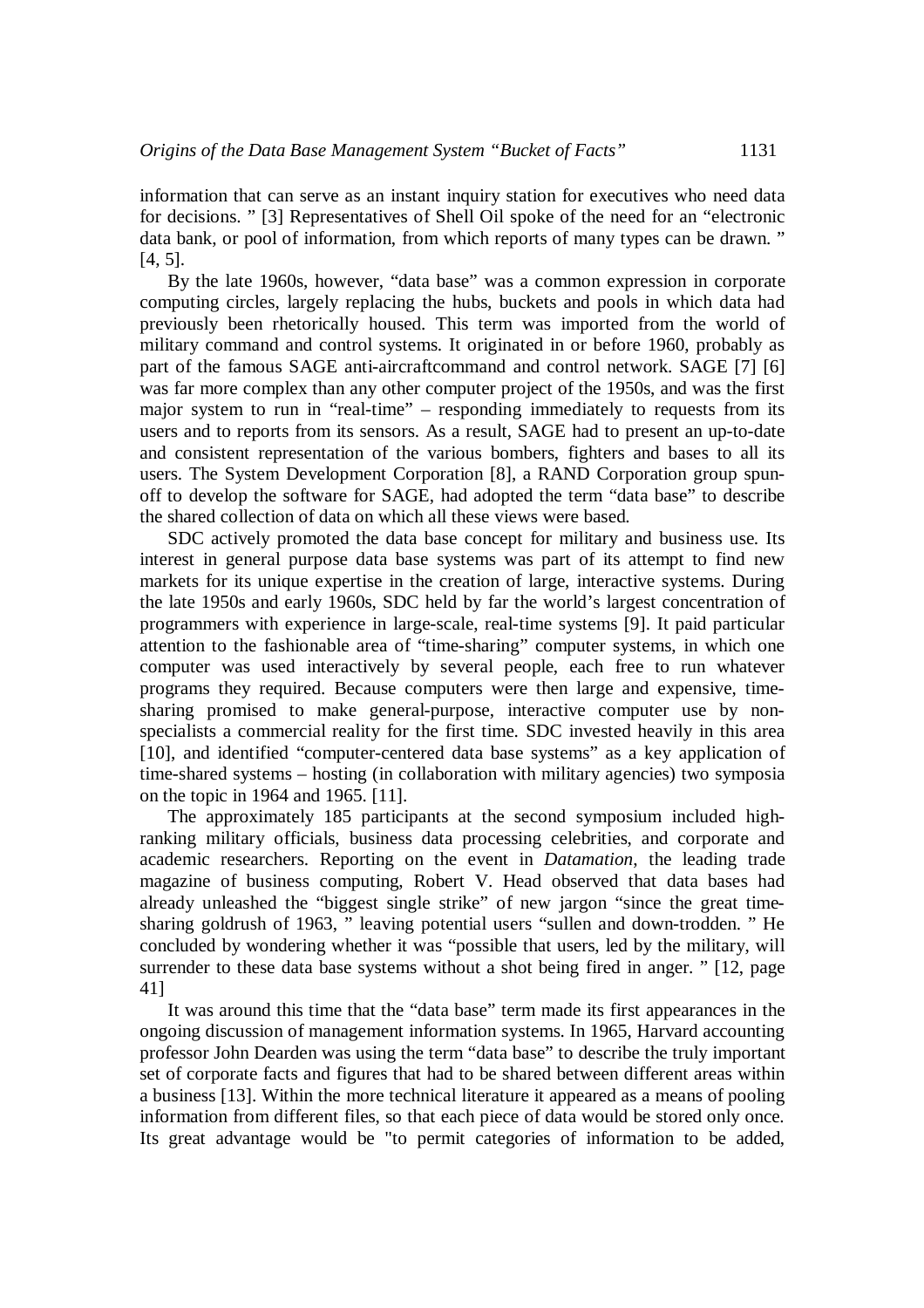deleted, expanded and otherwise revised, without completely redesigning the file or reprogramming the retrieval routines" [14, page 4].

The idea of the data base as a physical pool of data underlying an MIS was given an early, clear and highly influential statement by Head, who defined the data base as the bottom level of a pyramidal structure [12]. The data base pooled information from all the company's operational systems, and on top of it were erected reporting systems and models to inform higher level managers. [2, 45-50]. The metaphor fit very nicely with the idea of a data *base* supporting the rest of the information system. This obviated the need for systems experts to determine in advance exactly what information each manager would require. Instead managers could interrogate the data base and receive whatever information they needed. The data base was often called a "reservoir" of information [15, 16, 17, page 30].

## **3. FILE MANAGEMENT SYSTEMS AND DATA PROCESSING**

Besides the rather ill-defined concept of the "data base" the other main intellectual ingredient of the Data Base Management System, and the key technological foundation for the actual data base management systems of the 1970s, was the "file management system" (together with its close relation, the "report generator"). File management systems were intended to reduce the cost of producing routine administrative programs, and to make the finished programs easier to change and maintain. Report generation systems made it easier to produce printed reports based on particular criteria.

## **4. RANDOM ACCESS STORAGE**

These file management techniques were very useful with tape storage, but when firms began to start storing their data on disk drives, the extra complexity of programming random access data storage and retrieval made their use almost essential. The disk drive was first offered as a standard option for most major computer systems in 1962 [2] though it had been available in a handful of IBM systems a little earlier. Whereas tape had previously been the only way of magnetically storing reasonably large files of information, it was suddenly possible to hold up to one billion characters of data on the disk drives connected to a single large IBM computer.

## **5. THE DATA BASE MANAGEMENT SYSTEM AND THE DBTG**

The technological innovation represented by systems such as IDS was paralleled by conceptual developments. Until about 1968, the concepts of data bases and file management systems remained largely distinct. The data base was used interactively on-line, could be used by non-specialists and was closely associated with the MIS and the idea of a single huge reservoir of corporate information. File management systems were used primarily by programmers, to reduce development and maintenance costs for routine data processing applications. The most advanced file management systems were beginning to add features to make it easier to pool information from multiple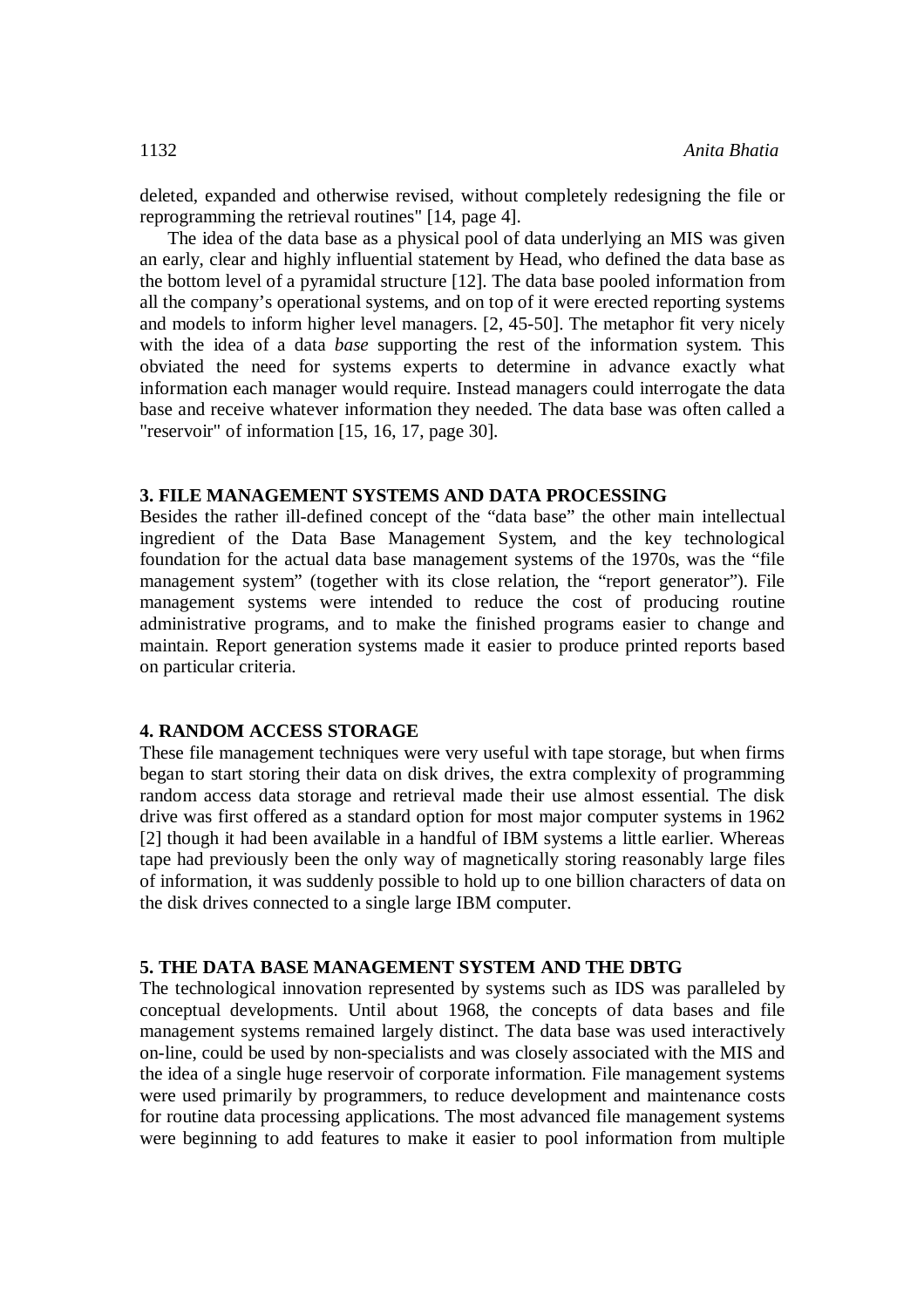files, and efforts were underway to add on-line access [17].

As its name suggests, the DBMS was intended to be a new kind of product, extending the capabilities of existing file management systems to support the kind of advanced, on-line, interactive capabilities and huge integrated data stores associated with the data base concept. This was, in many ways, the endpoint of a natural evolution. The DBTG was dominated by the same manufacturers who were adding features to their file management systems and had begun to promote them as supporting, or even being, Management Information Systems [10]. The purpose of the DBTG was to define the capabilities of these new systems, and to develop new standards for them. Its creation was prompted by the realization within CODASYL that COBOL, while doing a great deal to standardize data storage on tape systems and to separate record definitions from program logic, was entirely inadequate when faced with the challenge of random access, disk based storage [10]. On its formation in October 1965 the DBTG had originally been called the List Processing Task Force (its name was changed only in 1967).

## **6. EARLY DBMS SYSTEMS IN USE**

The DBMS enjoyed considerable practical success during the 1970s. By the end of the decade, most large computer installations had installed a DBMS package of some kind. Many of the most financially successful products of the independent software industry were DBMS or file management packages. Adoption of data base management software proved to be a boon to application programmers. In administrative applications of the kind traditionally carried out by corporate data processing departments, an enormous amount of programmer time was taken up doing the things that DBMSs were supposed to automate. They made programs cheaper to develop, much easier to maintain, and facilitated the integration of different business tasks. Data base management technology as defined by the DBTG was very good at dealing with very uniformly structured, hierarchical data of the kind found on administrative forms.

Yet the DBMS never quite lived up to the expectations of people like Nolan, who saw it as a managerial panacea. Indeed, the managerial hype that developed around DBMS technology may have made it hard for firms to make informed technical decisions. As early as 1973, a report [15] by two Booz, Allen & Hamilton consultants suggested that both software and the hardware needed remained immature, that little experience so far existed in its use and that the generalized features offered by the DBMS brought a hefty performance penalty and might well trigger the purchase of more memory or a new processor unit. Most of the true costs were hidden, particularly the staff requirements. As they put it, "Some DBMSs are as complex as the operating system which services them. Also, this group must continuously apply and test new program fixes and new features to keep the system 'alive and well. ' It is not uncommon to see a small systems programming team double or even triple as the result of a DBMS" [13, page 74]. Later reports, in [17], suggest that these problems continued for several years, and that many firms installed DBMS packages because of a "bandwagon" rather than a careful and informed evaluation.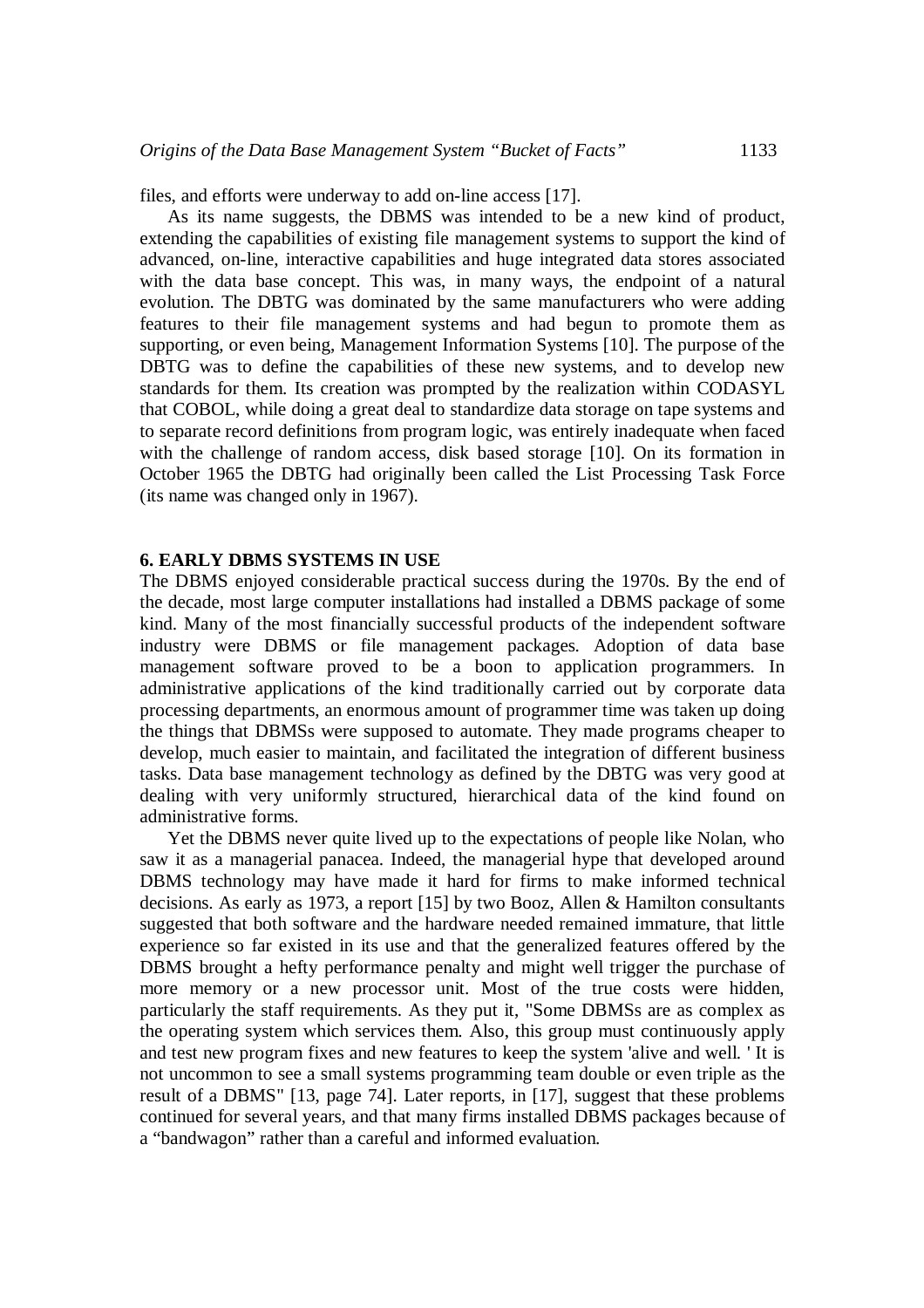#### **7. THE DATA BASE MANAGEMENT SYSTEM SINCE 1980**

In 1973, Charles W Bachman was awarded the Association for Computing Machinery's Turing Medal – the most prestigious award in computer science. The citation singled out his creation of the pioneering IDS system (which it retroactively termed a DBMS) and his work on the DBTG to incorporate these ideas into its specifications. This award was in itself an important event, representing a new level of acceptance among computer science researchers of data base problems as intellectually respectable subjects of inquiry alongside better established areas such as numerical analysis, compiler theory and the theory of algorithms. The event is better remembered, however, for Bachman's speech [7]. Entitled "The Programmer As Navigator, " it developed the idea that the shift to DBMS technology represented something akin to the Copernican revolution – in that the work of programmers would now revolve around the data base rather than the hardware of the computer. Though this prophecy took several decades to come true, knowledge of data base systems has now become a fundamental requirement for virtually all administrative applications programming, systems analysis and advanced web design work. But, as its title also implied, the impact of generalized DBMS would be much greater for programmers than for managers.

The acceptance of the DBTG concept of a data base management system thus implied a new and more concrete vision of what a data base was – basically a body of electronic data that could be managed by a data base management system. As such, the commercial success of DBMS packages supported the growing prestige of corporate computing staff, against attempts by information scientists and documentationalists [5] to turn the library, rather than the computer room, into the heart of any corporate information system. Despite the MIS influenced hopes of the 1970s that a DBMS could be the heart of a system including all corporate information, it proved adept at handling only a small subset of this material.

## **11. REFERENCES**

- [1] Stone, M. D. Data Processing and the Management Information System: A Realistic Evaluation of Data Processing's Role in the Modern Business Enterprise. In American Management Association ed. *Data Processing Today: A Progress Report--New Concepts, Techniques and Applications--AMA Management Report Number 46*. American Management Association, Finance Division, New York, 1960, 14-22.
- [2] Haigh, T. Inventing Information Systems: The Systems Men and the Computer, 1950-1968. *Business History Review*, *75*, 1 (Spring 2001), 15-61.
- [3] Weindling, R. E. Office Will Run Every Business Activity. Office Management and American Business, 22, 1 (January 1961), 12-15.
- [4] Haslett, J. W. Total Systems-A Concept of Procedural Relationships in Information Processing. In Meacham, A. D. and Thompson, V. B. eds. *Total Systems*. American Data Processing, Inc. , Detroit, MI, 1962, 16-19.
- [5] Keller, A. E. The Man Behind Systems at Shell Oil. *Business Automation*, *7*, 2